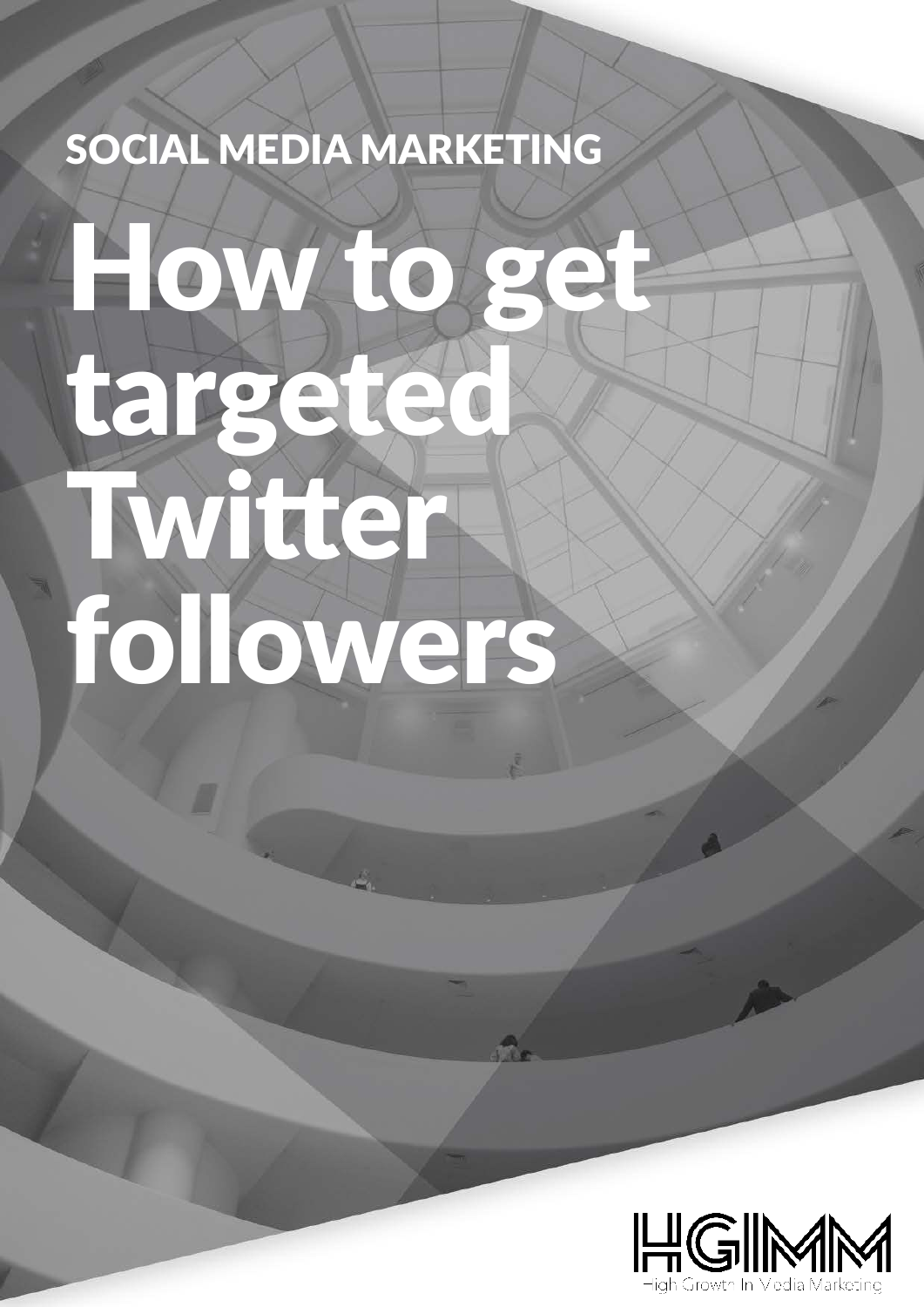## **Rather than just waiting for Twitter followers (people who follow what you post) you can be pro-active in building up a large following over time.**

There are several methods (some of them sneaky) to gain a local, national or international following and even "poach" followers from your competitors.

#### (i) Note

There are services on the internet where you can "buy followers". We do not advise using these types of services. This type of follower will never buy your products or services.

## **Lets get started building up your followers…**





All our suggested techniques involve you following the type of person/ business you would like to sell to, and relying on the "50% Rule". Approximately 50% of the people you follow will follow you back out of courtesy.



Everyone you follow will be exposed to your brand though, so 50% isn't wasted. Accounts that follow you back are then reached as part of your target audience. You can then unfollow anyone who hasn't followed you back after a period of time (a week or so).

**All these techniques take time, so set aside 20 minutes a week, or whatever spare time you can afford to start building a new base of potential customers.**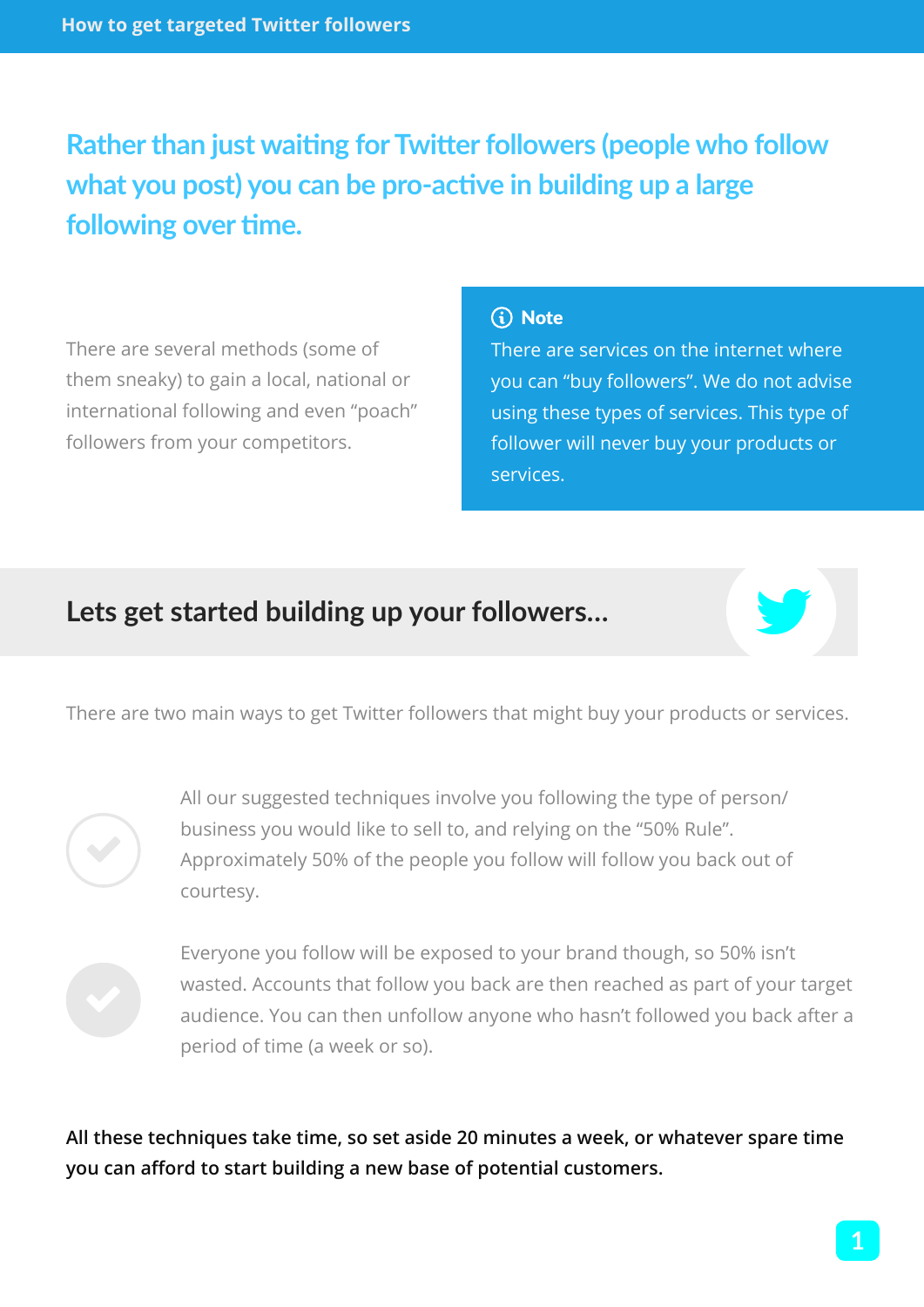## **Poaching followers from your competitors**

Finding your competitors isn't hard. You probably know most of them already, and searching for your own products and services in Google will find you dozens more, if not hundreds more.

#### **Visit each of your competitors and see if they have a Twitter account linked to their website.**

Click through to their Twitter page and then just above their tweets you will see a number with the word FOLLOWERS under it.

*Click on their FOLLOWERS link and take a look. You should find a lot of the exact type of people YOU are trying to sell to.*

(i) Note

We have found this technique to be extremely valuable for our business to business clients.

Simply start following them. Chances are at least 50% will follow you back – but each of them will be exposed to your brand and see that you are in THEIR followers list. The more targeted the follows you make, the higher percentage will follow you back.

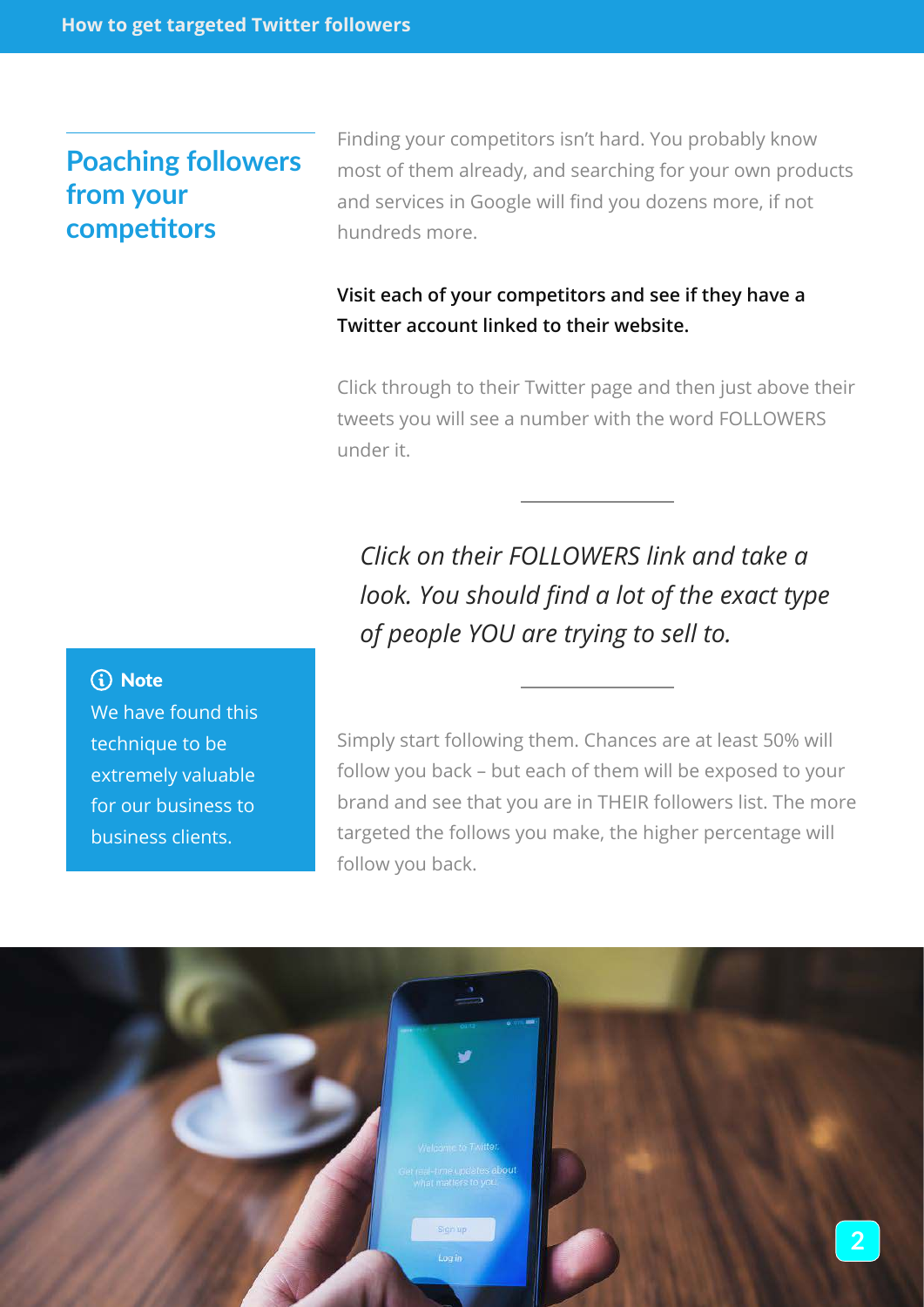## **Twitter advanced Search**

**twitter.com/search-advanced**

The Twitter advanced search tool enables you to look for targeted Twitter users.

This technique works for both B2B and B2C companies. It also works for national, international or local businesses.

*On the Twitter Advanced Search page you will see various text boxes that enable you to search all of Twitter (over 100 million people / accounts around the world).*

You will need to think carefully about the PROFILE of the type of follower you are looking for.

What would they have tweeted about?

If you sell golf equipment, then people mentioning they play golf AND are within a specific location within the area you sell to (or deliver to), you can enter this in the box labelled "Near this place". If you are only looking for people near you, you don't have to enter ANY search terms, you can just find local people.

### **By using the form carefully, following our suggestions, you can find hundreds or thousands of really targeted people/ businesses.**

These people could be perfect for you to follow, which introduces your business to a potential new client/ customer.

#### (i) Note

What is really clever is that you can also find people that are following your competitors, asking your competitors questions, or mentioning your competitors.